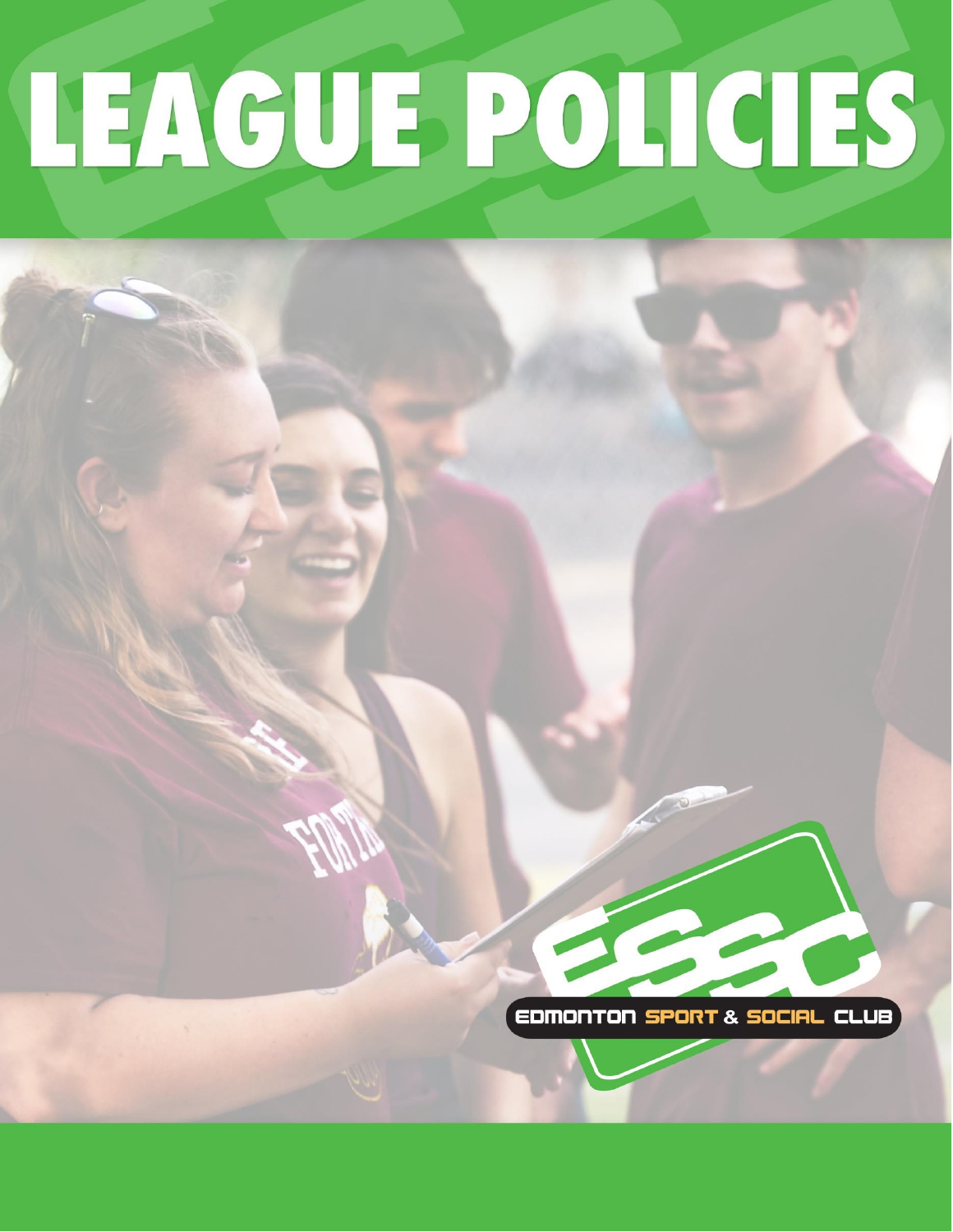# **CONTENTS**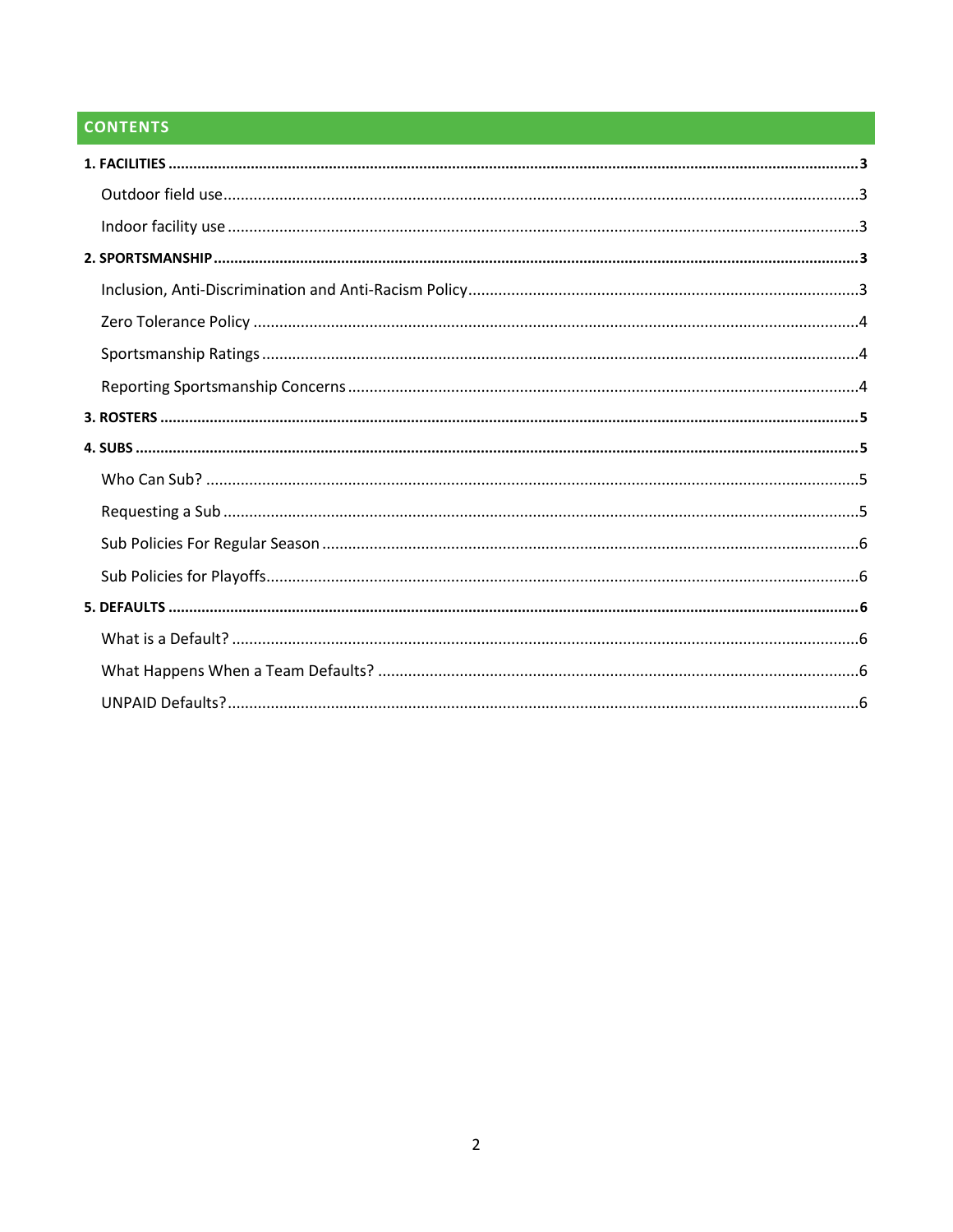# <span id="page-2-0"></span>**1. FACILITIES**

The ESSC rents all fields and facilities used for play. As tenants, players must respect the standards and rules of each field and facility. **Any player who causes the ESSC to receive a complaint regarding a field or facility rented by the ESSC will receive a \$100 fine and possible suspension or ejection from the League.**

# <span id="page-2-1"></span>OUTDOOR FIELD USE

- Please refer to the google maps for parking information; no parking in restricted areas or permitted zones
- Alcohol consumption and smoking are prohibited on any outdoor field or the surrounding parking lots
- Public urination on City fields will not be tolerated
- Dogs are NOT permitted on any playfield (Bylaw 23M2006 Section 15)
- All public by-laws apply when using a field, including; excessive noise, offensive language, littering, etc
- Be respectful to homeowners, community residents or anyone else who is sharing the surrounding area
- Players are responsible for all property damage that results from their actions, including vehicles

### <span id="page-2-2"></span>INDOOR FACILITY USE

- Alcohol and drugs are strictly prohibited inside any facility and in the parking lots
- Facility Operators and Caretakers should be treated with respect
- Hallways are off limits at schools; do not wander around the facility
- **Never** prop doors open
- Players are expected to clean up after themselves
- Players must wear clean, non-marking shoes
- Players are responsible for any deliberate property damage within a facility
- When the permit time is up, players must leave the building promptly

# <span id="page-2-3"></span>**2. SPORTSMANSHIP**

# **The ESSC encourages a fun-first, winning-second attitude in all leagues. All players are expected to abide by the ESSC sportsmanship policies, including:**

- Controlling emotions and actions at all times
- Treating the facility, equipment, staff, and other players with courtesy and respect
- Avoiding retaliation under any circumstance
- Providing feedback in a constructive manner to the opposing team captain, and being open to feedback

# <span id="page-2-4"></span>INCLUSION, ANTI-DISCRIMINATION AND ANTI-RACISM POLICY

The Edmonton Sport and Social Club (ESSC) recognizes that racism, discrimination, harassment, bullying, and violence is harmful to our community, not only for the group(s) targeted, but for all ESSC participants. The ESSC is committed to creating and maintaining a safe sport environment which is free of discrimination and harassment, where all individuals are treated with respect and dignity, can contribute fully and have equal opportunities. All ESSC participants are expected to uphold these values and actively maintain a sport environment that fosters respect, is anti-discriminatory, and actively anti-racist. Pleas[e click here](https://www.edmontonsportsclub.com/sites/default/files/website-images/leagues/Inclusion-Policy-ESSC.pdf) to read our full ESSC Inclusion, Anti-Discrimination and Anti-Racism Policy.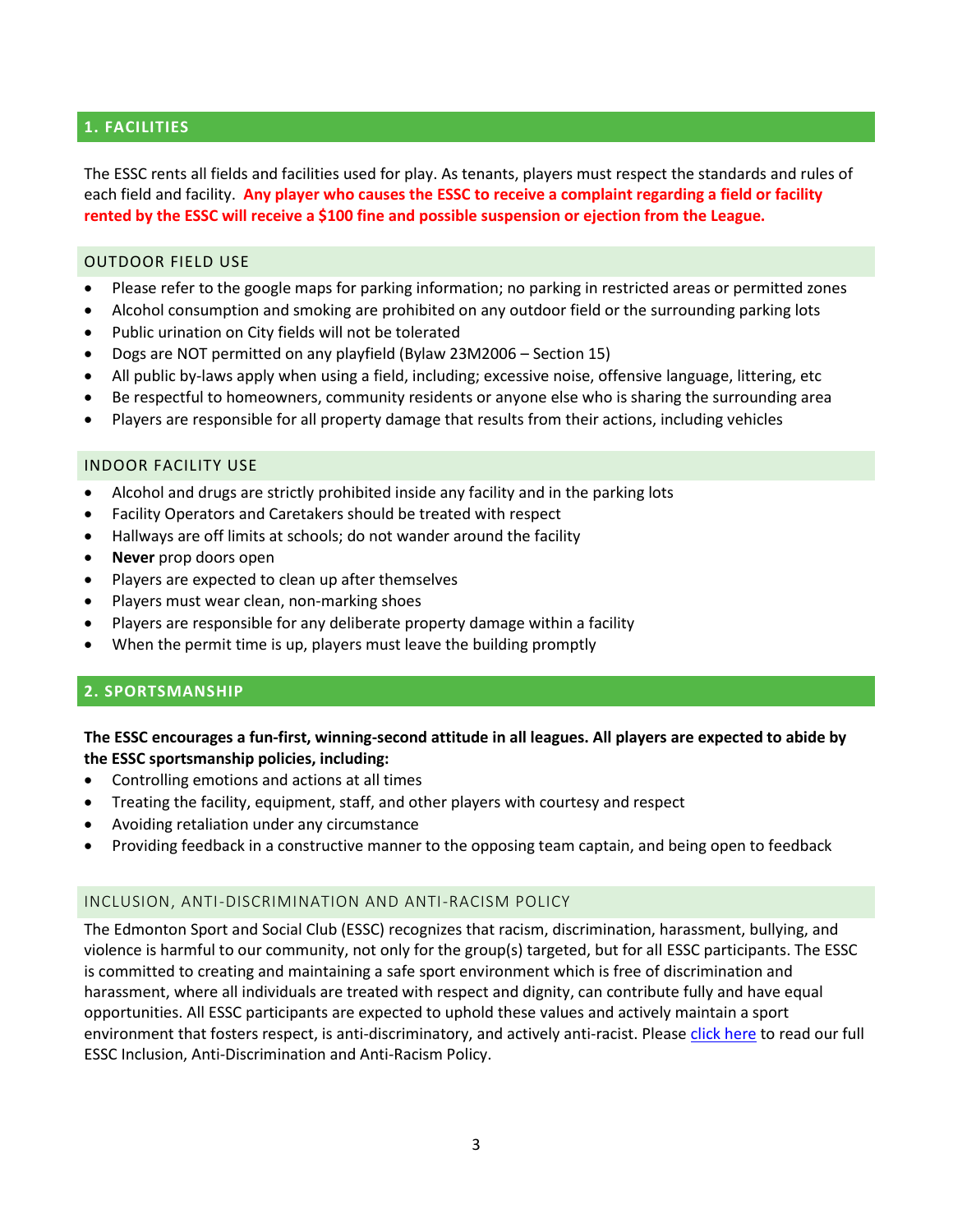# <span id="page-3-0"></span>ZERO TOLERANCE POLICY

ESSC Staff (including Games/Event/Beach Volleyball Coordinators) reserve the right to remove players immediately from a facility and/or league, tournament, or event if they are involved with any of the following acts toward a coordinator, facility staff, player, or spectator:

- Using racial, ethnic, homophobic, fatphobic, gendered, transphobic, sexist, sexual, disability or other slurs
- Swearing directly at another person
- Intentionally pushing, shoving, or making physical contact with another person
- Instigating and/or retaliating in an altercation
- Displaying disrespectful or threatening behavior

If a player is ejected due to unsportsmanlike play, they must vacate the facility immediately, inclusive of the parking lot.

# <span id="page-3-1"></span>SPORTSMANSHIP RATINGS

- Applicable for the following sports: Ball Hockey, Basketball, Dodgeball, Flag Football, Kickball, Multi-sport, Slo-pitch, Soccer, Squash, Ultimate
- Spirit points are handed out by the opposing team at the conclusion of every game
	- o *Recreational Division* Spirit points are added to a team's points earned from wins and ties, factoring into a team's total points
	- o *Recreational Plus*  Spirit points do not factor into a team's total points; however, they are used as the first tie-breaker in the standings
- Each team will be given a single rating from their opponent, combining two categories:
	- o **Accountability**  how responsible the other team was with regards to rules and calling fouls
	- o **Spirit** overall attitude and fun-first mentality of the team
- In Team Captain and Event Coordinator sports teams can receive a maximum of +1 or -1 spirit points in any given game assigned by the opponent
- In Games Coordinators sports Each team will be given three sportsmanship ratings per game; two points from the coordinator and one from the opponent for a maximum of +3 or -3

| <b>Rating</b> | <b>Explanation</b>                                                                                                                                             |
|---------------|----------------------------------------------------------------------------------------------------------------------------------------------------------------|
| $(+1)$        | The team was good and made a genuine attempt to call their own fouls                                                                                           |
| (0)           | The team was okay. There are two scenarios: (1) they were average in both spirit and<br>accountability; (2) they were strong in one area but weak in the other |
| $(-1)$        | The team was too intense or aggressive, generally did not follow the rules or call<br>their own infractions/penalties, and showed a low-level of sportsmanship |

# <span id="page-3-2"></span>REPORTING SPORTSMANSHIP CONCERNS

- If at the end of the game a team has an unresolved concern with respect to the other team's sportsmanship, report the details of the issue to the ESSC using the [online complaint form](https://www.calgarysportsclub.com/forms/sportsmanship)
- **If a team submits a sportsmanship rating of -1 for their opponent, the team is required to fill out a formal complaint form online by 5:00pm the day after their game, or the rating will be changed to a '0'**
- The ESSC reserves the right to change a rating if the Coordinator or ESSC staff believes a rating is not warranted and/or an appropriate representation of a team's play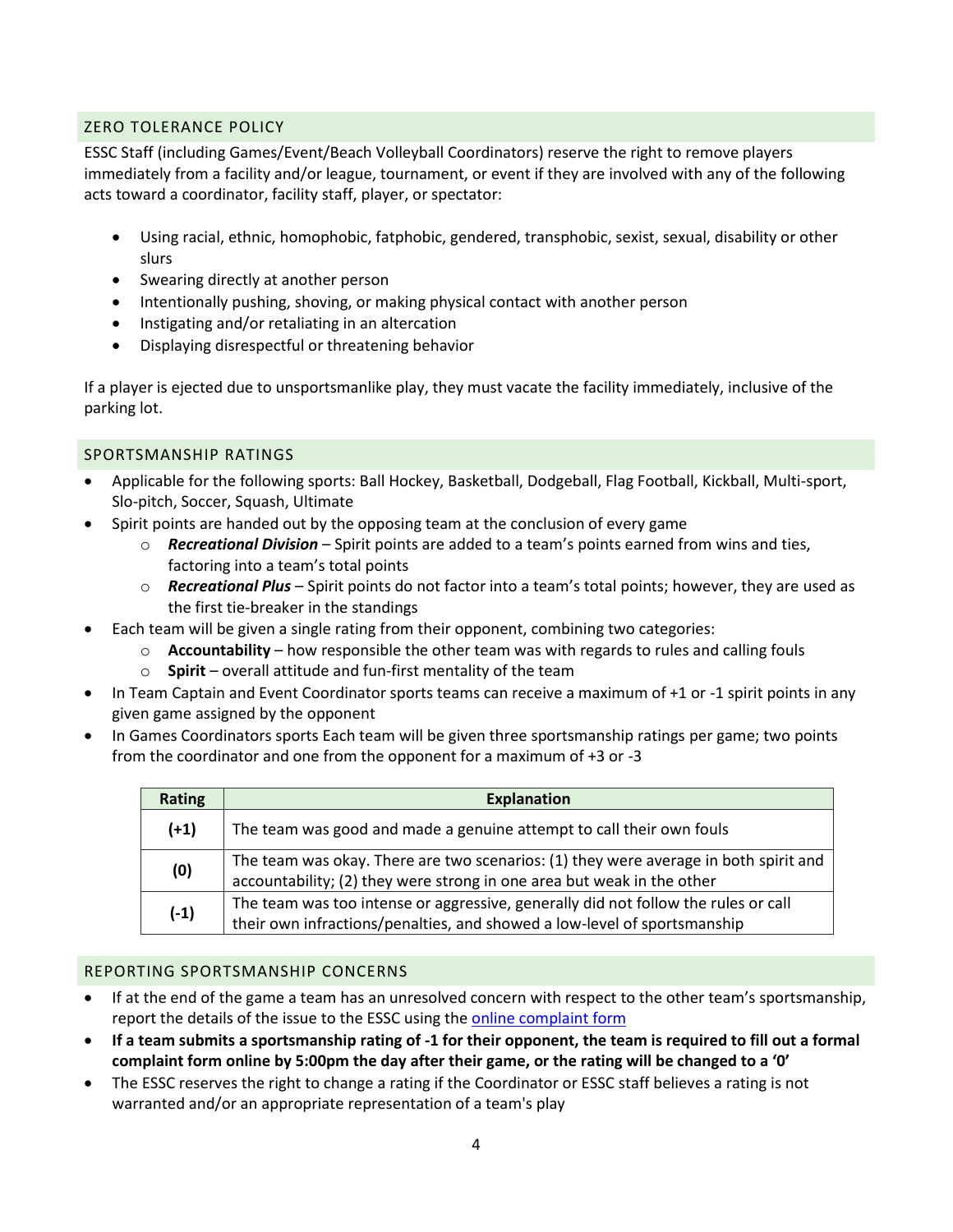# <span id="page-4-0"></span>**3. ROSTERS**

The ESSC is a Co-ed sports league, with a minimum female court/field requirement, unless noted as an "open" league. Each sport's minimum female requirement is outlined in the sport-specific rulebook.

- Minimum female requirements are inclusive of anyone who identifies as female (i.e. players who identify as M or X do not count towards F minimums).
- When registering a full team, there is no limit to the maximum number of players you can have on the roster.
- Prior to the first game of the season, teams must have the total number of players required on the court (in the above chart) confirmed on the roster in MyESSC
	- $\circ$  If the minimum amount of confirmed roster players is not met, the team will receive a loss for every game played until the requirement is met
- Prior to the first playoff game, teams must have all players who are playing in the playoff game(s) displayed as part of the confirmed roster in MyESSC.
	- $\circ$  If this requirement is not met, teams will receive an automatic loss and will not be eligible for the championship

# <span id="page-4-1"></span>**4. SUBS**

For all ESSC Leagues, players are responsible for finding their own subs, it is not the ESSC's responsibility to find and/or provide subs for teams.

# <span id="page-4-2"></span>WHO CAN SUB?

• Anyone 18 years of age or older

# <span id="page-4-3"></span>REQUESTING A SUB

Recruiting a sub can be done in one of two ways:

- 1. ESSC Subs Lists: *'Request a Sub'* online through your MyESSC account to access players who have voluntarily signed up as subs
- 2. Team Invites: Invite a player not on the subs list to the online team roster, through the MyESSC account function (e.g. friends, family, co-workers, etc)